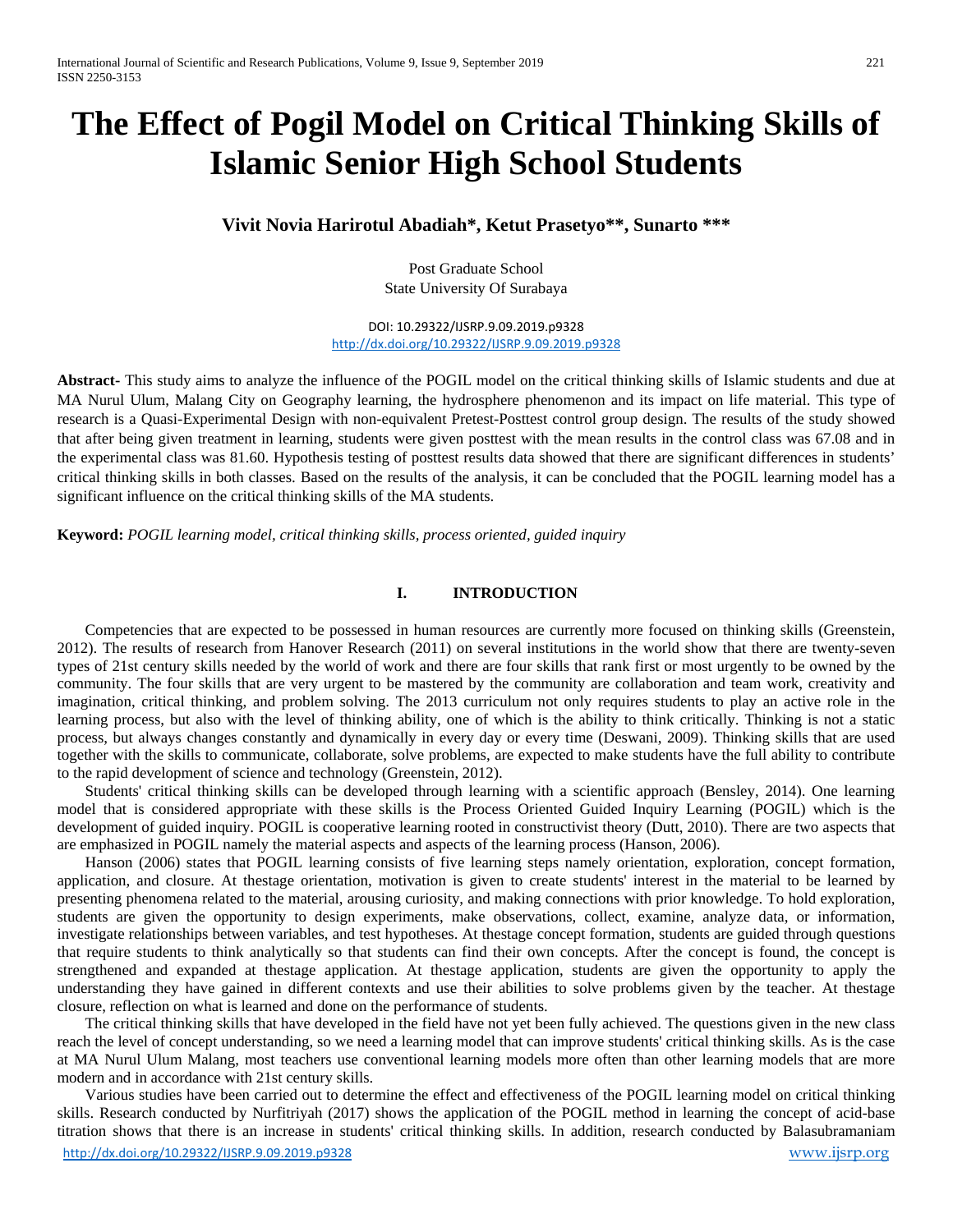(2015), Radhi (2013), McDonell (2013), and Fishback (2011) shows that the POGIL learning model can improve students' critical thinking skills and problem solving.

Based on these descriptions, the authors conducted research on "The Effect of POGIL (Model Process Oriented Guided Inquiry Learning Learning) on the Critical Thinking Ability of Madrasah Aliyah Students". Critical thinking skills are critical reasoning activities that involve the formation of concepts and are produced through observation and experience. Critical thinking skills are measured using a written test description with several indicators including the ability to formulate problems, make deductions, make arguments, conduct evaluations, and draw conclusions. This research was conducted within the scope of the subject matter of the hydrosphere phenomenon and its impact on life in class X Geography subjects in the second semester of 2018-2019 academic year.

Learning theory which is the basis of the POGIL learning model is constructivism. Constructivism is a learning process that explains how knowledge is organized in humans. The elements of constructivism have long been practiced in the process of learning and learning. The theory of learning in the view of constructivism, states that the child does not receive just that kind of knowledge from others, but the child actively builds on his knowledge that the child already has an initial ability to. Critical thinking is an ability and habit that really needs to be trained as early and as often as possible

#### **II. RESEARCH METHODS**

The research design used in this study is quasy experimental design. The sampling technique in this study was purposive sampling. The sample in this study were students of class X-IIS-2 as an experimental class and class X-IIS-3 as a control class. The reason researchers chose sample classes is because both classes have balanced academic ability. The number of samples in this study were 56 students consisting of 30 experimental class students and 26 control class students. Data collection instruments in this study were in the form of critical thinking skills test questions and observation sheets.

Research patterns can be known through the following 1 images.

| Group      | Pretest        | Treatment | Posttest       |
|------------|----------------|-----------|----------------|
| Experiment |                | X         | O <sub>2</sub> |
| Control    | $\mathbf{O}_2$ |           | O4             |

Figure 1 Research Design *Non Equivalent Control Group Design* Remarks:

O1 : *Pretest* carried out in the experimental group to measure students' critical thinking skills

 $O_3$ : Pretest conducted in the control group to measure students' critical thinking skills

- X : Application of POGIL learning models
- Y : Application of learning models discovery learning

O2 : Postest carried out on the experimental group to measure students' critical thinking skills

O4 : Postest conducted in the control group to measure students' critical thinking skills

The test in this study was used to measure critical thinking skills. The questions that were tested were 5-item essay question essays with C4-C6 cognitive levels (analyzing, evaluating, and creating). Questions are developed from discourses or articles that contain indicators of critical thinking skills that are formulating problems, making deductions, giving arguments, evaluating, and making decisions. After the test is done, then the test value is measured using a rubric.

#### **III. RESULTS AND DISCUSSION**

**Data Analysis of Students' Critical Thinking Ability**

Prerequisite Test for Inferential Analysis

Data Normality Test of Students' Critical Thinking Ability

| Table 1<br>Normality Test Results <i>Pretest</i> Students' Critical Thinking Ability |             |                                |  |  |
|--------------------------------------------------------------------------------------|-------------|--------------------------------|--|--|
|                                                                                      | Group Class |                                |  |  |
| Test Normality Data <i>Pretest Kolmogorov-Smirnov</i>                                |             | Class Control Class Experiment |  |  |
| <i>Statistics</i>                                                                    | 0.124       | 0.113                          |  |  |
| $Sig. (2-tailed)$                                                                    | 0.200       | 0,200                          |  |  |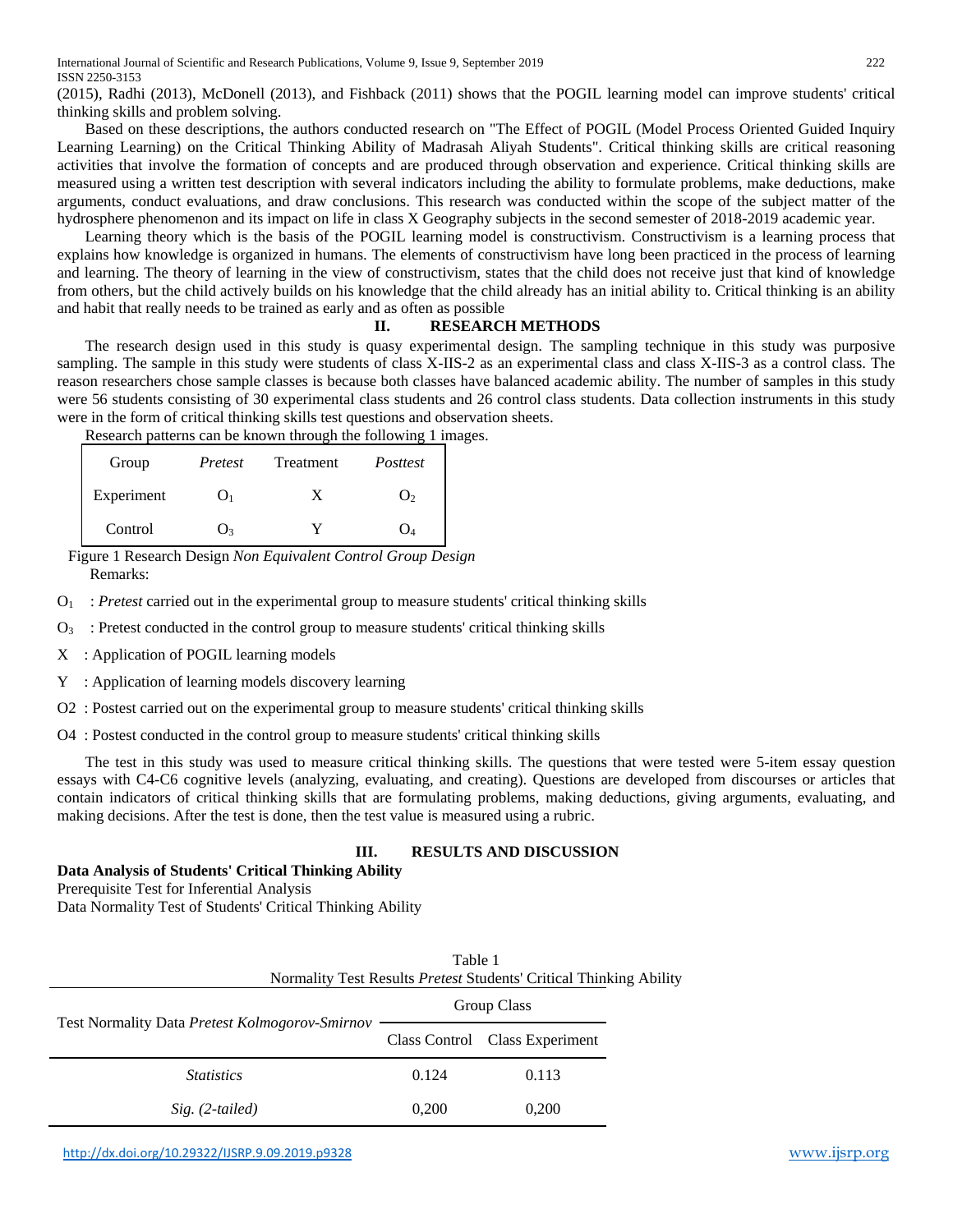| Conclusion | Normal | Normal |
|------------|--------|--------|
|            |        |        |

Source: *Processed Primary Data*

The normality test calculation results show that the *pre-test value of* the critical thinking ability of the control class is Sig. =  $0.200 > 0.05$ , this means that H<sub>0</sub> is received, so that it can be concluded that these data come from a normal distributed population. The results of the calculation of thenormality *Kolmogorov-Smirnovtest* through SPSS 24 obtained the *pre-test value of* the critical thinking ability of the experimental class is  $\text{Sig} = 0.200 > 0.05$ , this means that H<sub>0</sub> is accepted, so it can be concluded that the data come from populations that are normally distributed . The complete results of the normality test calculation of thevalue of *pretest* critical thinking skills can be seen in the appendix.

#### **Final Data Normality Test Research (***Posttest***)**

The results of the normality test *posttest* critical thinking abilities of the experimental class and the control class can be seen in the following table.  $T<sub>0</sub>$  $\mu$ <sub>2</sub> $\gamma$ 

|                                                 | rabie z<br>Normality Test Results Posttest Students' Critical Thinking Ability |                  |  |  |
|-------------------------------------------------|--------------------------------------------------------------------------------|------------------|--|--|
|                                                 | Group Class                                                                    |                  |  |  |
| Data Normality Test Posttest Kolmogorov-Smirnov | Class Control                                                                  | Class Experiment |  |  |
| <b>Statistics</b>                               | 0.124                                                                          | 0.113            |  |  |
| $Sig. (2-tailed)$                               | 0,200                                                                          | 0,200            |  |  |
| Conclusion                                      | Normal                                                                         | Normal           |  |  |

Source: *Processed Primary Data*

The results of the normality test calculation show that the value of *posttest* the critical thinking ability of the control class is Sig. =  $0.200 > 0.05$ , this means that H<sub>0</sub> is received, so that it can be concluded that these data come from a normal distributed population. The results of test calculations calculation oftest for normality *Kolmogorov-Smirnov* through SPSS 24 resultvalue *posttest* critical thinking skills experiment class is  $Sig = 0.200 > 0.05$ , this means that  $H_0$  is received, so that it can be concluded that these data come from a normal distributed population. The complete results of the calculation of the normality of thevalue of *posttest* critical thinking skills can be seen in the appendix.

Based on the results of the distribution normality test table in table, it can be seen that the significance value in the control class and experimental class both in thevalues *pretest* and *posttest* are normally distributed, seen from the significance level produced by more than 5% (0.05)

#### **Homogeneity Test**

| Table 3                                                               |                                        |        |  |                             |  |  |  |
|-----------------------------------------------------------------------|----------------------------------------|--------|--|-----------------------------|--|--|--|
| Homogeneity Test Results Critical Thinking Ability of Students in the |                                        |        |  |                             |  |  |  |
|                                                                       | Control Class and the Experiment Class |        |  |                             |  |  |  |
| Levene Statistics df1 df2 Sig. Conclusion                             |                                        |        |  |                             |  |  |  |
|                                                                       |                                        |        |  | .258 3 108 .856 Homogeneous |  |  |  |
| $\sim$<br>__                                                          |                                        | ______ |  |                             |  |  |  |

Source: *Primary Data Processed*

Based on the results of the variance homogeneity test output produced a value (*Lavene Statistics*) of 0.856 with a significance level greater than 5% (0.05), 0.856 which means that students in the control group and the experimental group are the same (homogeneous), or in other words diversity or the variance of students' critical thinking skills in the control class is the same as the experimental class.

#### **Hypothesis Test Data on Students' Critical Thinking Ability Test Results**

1. Test Independent Samplest-test Initial Value of Students' Critical Thinking Ability (Pretest)

The results of the hypothesis t-testtest using the program SPSS 24 for Windows are presented in the following table.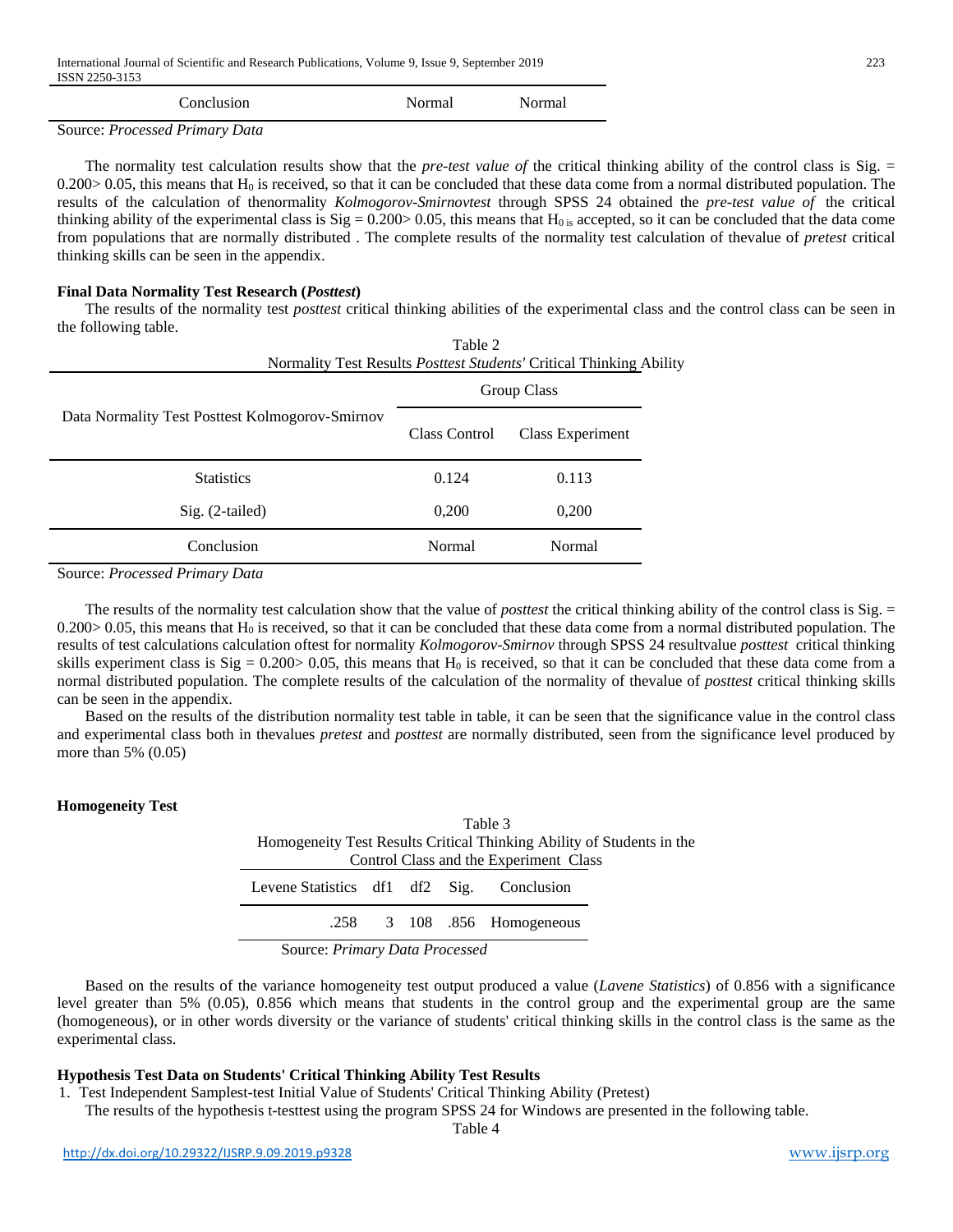Test Results Independent Samplest-test Initial Values of Student's Critical Thinking Ability (Pretest)

| t-test for Equality of Means   |         |          |    |              |  |
|--------------------------------|---------|----------|----|--------------|--|
| Mean                           |         |          |    |              |  |
| <b>Class</b>                   | Control |          |    | Sig.         |  |
| Experiment                     | Class   |          | Df | $(2-tailed)$ |  |
| 58.87                          | 57.65   | $-1.110$ | 54 |              |  |
| Source: Primary Data Processed |         |          |    |              |  |

Based on the table it is known that the value<sub>t</sub> of -1.110 and t<sub>table</sub> with a significance level (5%) 0.05, degree of freedom (df) = (n-2), then obtained  $t_{(0.05)(54) \text{ table}} = -2.019$ . Then the results of the value of  $t_{\text{count}} < t_{\text{table}}$ , which shows the results of -1,110 <-2,019. As for the significance level of 5% (0.05) has a significance value  $\alpha$  > 0.05, i.e. sig (2-tailed) of 0.272 > 0.05. So it can be concluded that there is no significant difference in critical thinking skills between the experimental class and the control class before being given treatment, meaning that between the experimental class and the control class students have the same critical thinking skills at the time of the pretest. This is reinforced by the experimental class obtaining an average value of 57.65 and the control class having an average value of 58.87.

2. Test Independent Samplest-test Final Value of Students' Critical Thinking Ability (Posttest)

The results of the hypothesis t-testtest using the SPSS 24 for Windows program are presented in the following table  $T_0$ <sub>b</sub>l<sub>o</sub> $\zeta$ 

| Tanie D                                               |  |
|-------------------------------------------------------|--|
| Test Results Independent Samplest-test Final Value of |  |
| <b>Student's Critical Thinking Ability (Posttest)</b> |  |
|                                                       |  |
| t-test for Equality of Means                          |  |
|                                                       |  |

|                                | t-test for Equality of Means |              |    |              |
|--------------------------------|------------------------------|--------------|----|--------------|
| Mean                           |                              |              |    |              |
| Class                          | Control                      |              |    | Sig.         |
| Experiment                     | Class                        | т            | Df | $(2-tailed)$ |
| 81.60                          | 67.08                        | $-12.549$ 54 |    | .000         |
| Source: Primary Data Processed |                              |              |    |              |

Based on these tables it is known that the value of t<sub>arithmetic</sub> -12.549 and t<sub>table</sub> with a significance level (5%) 0.05, *degree of freedom* (db) = (n-2), then obtained t<sub>(0.05)</sub> (54)table = -2.019. So the result values t<sub>>ttabel</sub>, which shows the results -12.549> -2.019. As for the significance level of 5% (0.05) has a significance value  $\alpha$  <0.05, i.e. sig (2-tailed) 0.000 <0.05.

So it can be concluded that there is a significant difference in the ability to think critically between the experimental class and the control class after being given treatment, meaning that the results of the critical thinking abilities of the experimental class after being treated with the learning model *POGIL* are better than the control class using the learning model *discovery learning*. This is reinforced by the experimental class having an average value of 81.60 and the control class having an average value of 67.08.

3. Paired *Samples t-test* value *pretest* and Value *posttest* befikir Critical Ability of Students Classroom Experiment

Test Results *Sample Paired t-test* value of *pretest* and values *posttest* critical thinking skills of students in the experimental class can be seen in the table below.

| Pretest | Posttest |        |    | Sig.                                 |                                                                                |
|---------|----------|--------|----|--------------------------------------|--------------------------------------------------------------------------------|
|         |          | т      | Df | (2-tailed)                           |                                                                                |
| 58.87   | 81.60    | 23.639 | 29 | .000                                 |                                                                                |
|         |          | Mean   |    | Table 6<br><b>Paired Differences</b> | Test Results Paired Samples t-test value pretest and posttest Class Experiment |

Source: Primary Data Processed

*Based* on the table it is known that the significance value  $\alpha$  <0.05, i.e. *sig (2-tailed)* 0.000 <0.05. So it can be concluded that there is a significant difference in the critical thinking ability of experimental class students between before being treated with themodel *POGIL* and after being given the treatment of the model. This is reinforced by the averagevalue *pretest* of 58.87 andvalue *posttest* of 81.60. So it can be concluded that the treatment of themodel *POGIL* influences students' critical thinking skills.

# **IV. CONCLUSION**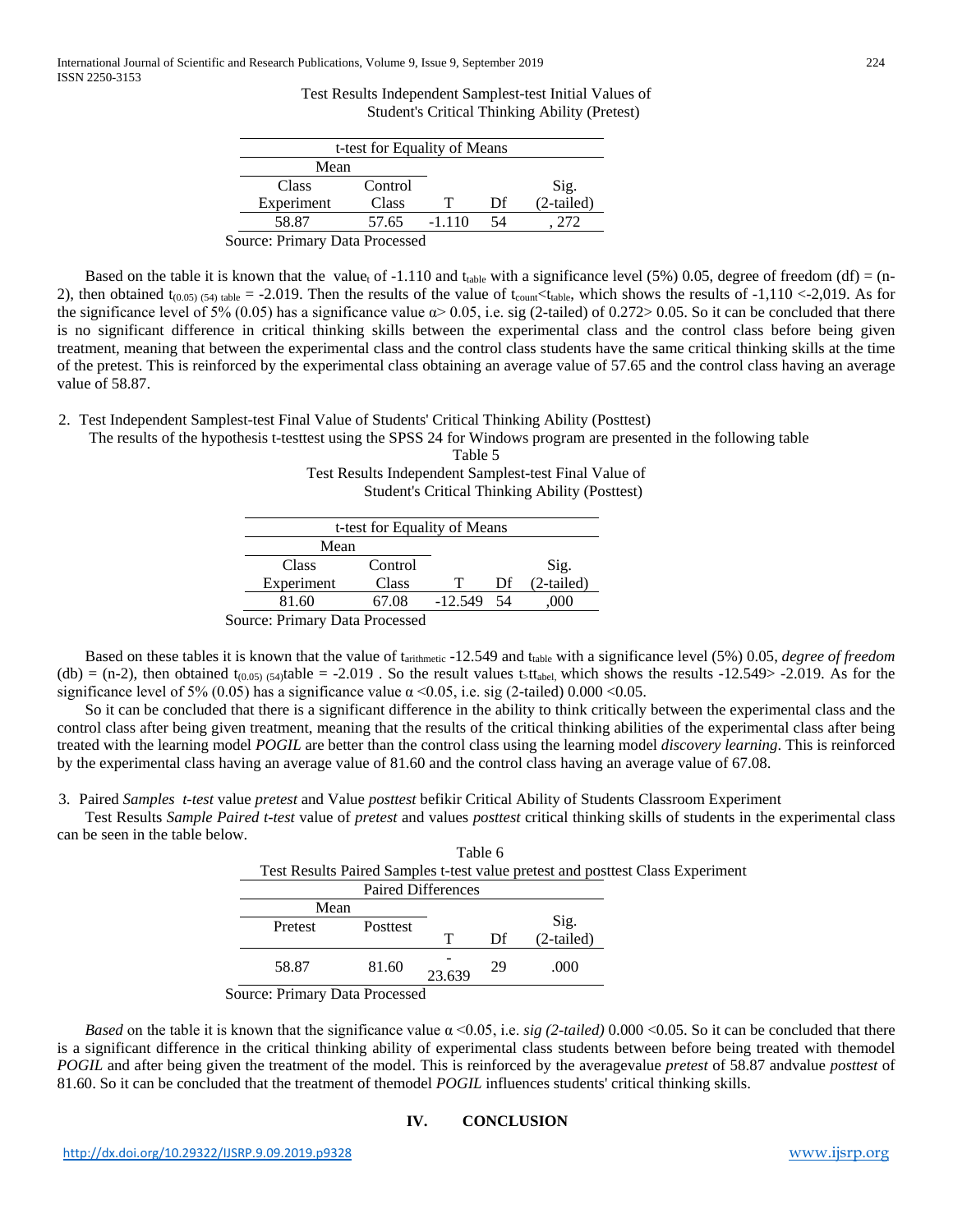International Journal of Scientific and Research Publications, Volume 9, Issue 9, September 2019 225 ISSN 2250-3153

Based on the results of the hypothesis test, students in the experimental class using thelearning model POGIL have the ability to think critically better than the control class students. The model POGIL has a significant influence on students' critical thinking skills, especially in their ability to draw conclusions from solutions to the problem of the hydrosphere phenomenon and its effects in daily life.

### **V. REFERENCES**

- Abrahamson. (2009). An alternative to Lecture: Process Oriented Guided Inquiry Learning. Office of Instuctional Development on teaching, 18 (5), 1-5
- Baars, S. (2014). The retreat of the state and the future of social science. Management in Education, 28(1), 6–11. https://doi.org/10.1177/0892020613510117
- Balasubramaniam, Gayathri. (2015). Process Oriented Guided Inquiry Learning as an Innovative Teaching Method in Clinical Biochemistry: Piloting of the Process. Education in Medicine Journal. 7. 10.5959/eimj.v7i2.337.
- Bensley, D. A., & Spero, R. A. (2014). Improving critical thinking skills and metacognitive monitoring through direct infusion. Thinking Skills and Creativity, 12
- Bransford, J.D, Brown, A. L. & Cooking (2000). How People Learn. Washington, DC: National Academy Press.
- Bretz, S. L. (2008). Theory of Education: Human Constructivism and Meaningful Learning. Journal of Chemical education., 78(8): 65-74
- Chase, A., Pakhira, d. & Stains, M. 2013. Implementing Process-Oriented, Guided-Inquiry Learning for The First Time: Adaptations and Short-Term Impacts on Student's Attitude and Performance. Journal of Chemical Education, 90(4), 409-416.
- Davies, Martin. (2014). A Model of Critical Thinking in Higher Education. Handbook of Theory and Research. Dordrecht, Netherlands: Springer. pp. 41-92
- De Gale,S., L.N. Boisselle. (2015). The Effect of POGIL on Academic Performance anda Academic Confidence. The University of the West Indies. Science Education International. Vol 26, Issue I, 56-62
- Douglas (2012). Process-oriented Guided Inquiry Learning in Engineering Procedia Social and Behavioral Sciences 56 ( 2012 ) 253 – 257 1877-0428
- Dutt, B. S. Slappey, C. & Bartley, J. K. (2010). Making Chemistry Relevant to the Engineering Major. Journal of Chemical Education, 87 (8), 1206-1212
- Elliot, S. N., & Travers, J. F. 2000. Educational Psychology: Effective Teaching, Effective Learning 3rd Edition. USA : McGraw-Hill Companies.
- Ennis, Robert (2011). Critical Thinking: Reflection and Perspective Part I. Inquiry: Critical Thinking Across the Disciplines. 26 (1):4- 18.
- Farrell, John J., Richard S. Moog, and James N. Spencer. (1999). A Guided-Inquiry General Chemistry Course. Journal of Chemical Education 1999 76 (4), 570. DOI: 10.1021/ed076p570
- Fishback, C. & dorothy D. (2011). International Journal of Technology in Teaching and Learning, 2 (2),. 65-87. ... Fishback, Cassie., Daniel, Dorothy. (2011). Improving student achievement.
- Greenstein, L. (2012). Assesing 21st century skills : A Guide to evaluating mastery and authentic learning. Thousand Oaks, CA, US: Corwin Press.
- Hanson, D.M. (2006). Instructor's Guide to Process Oriented Guided-Inquiry Learning. Lisle: Pacific Crest.

McDonell, J.B (2013). The effect of guided Inquiry Learning on Understanding high School. Tesis tidak diterbitkan.